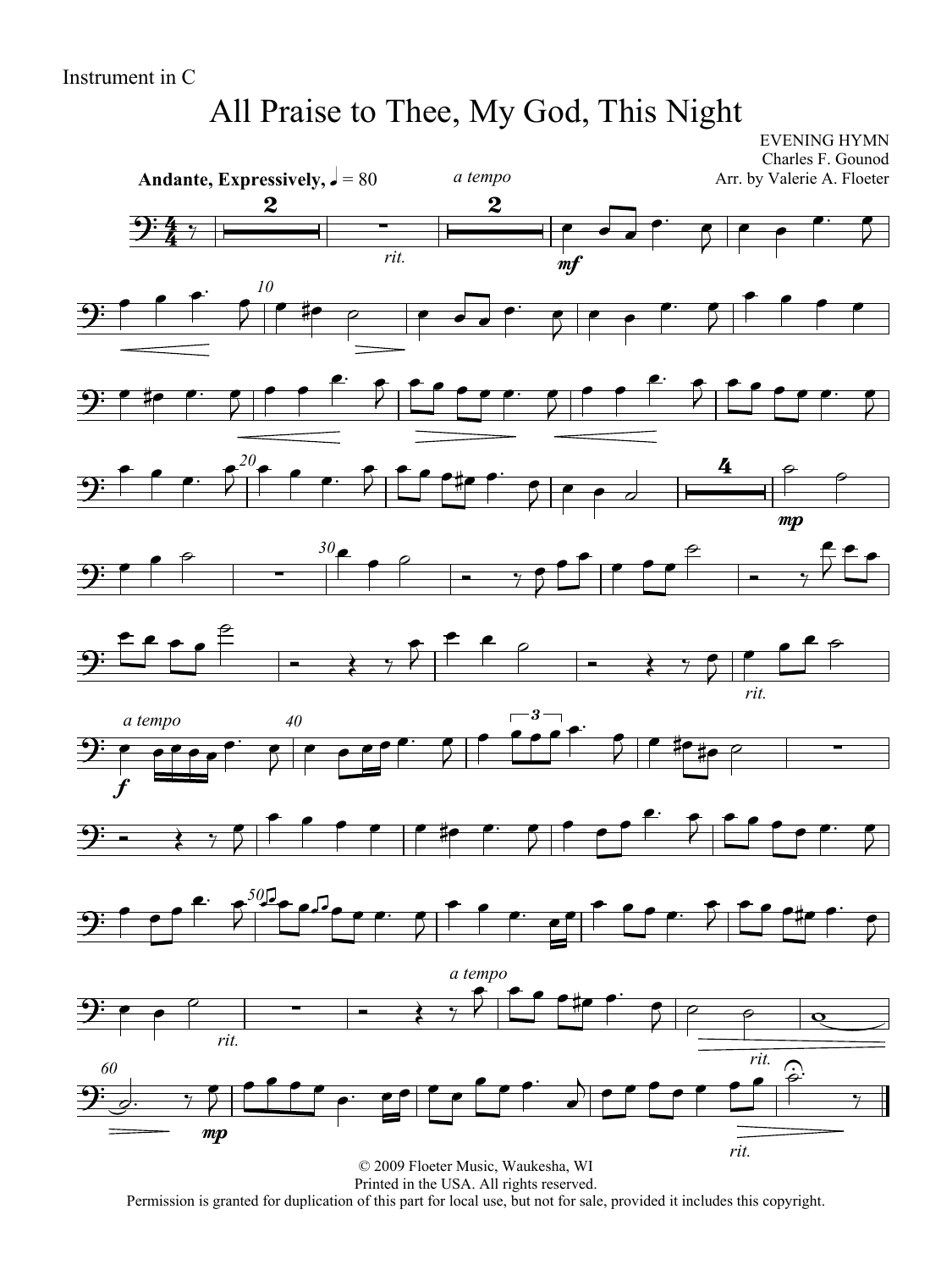Come, You Thankful People, Come

ST. GEORGE'S, WINDSOR



Printed in the USA. All rights reserved.

Permission is granted for duplication of this part for local use, but not for sale, provided it includes this copyright.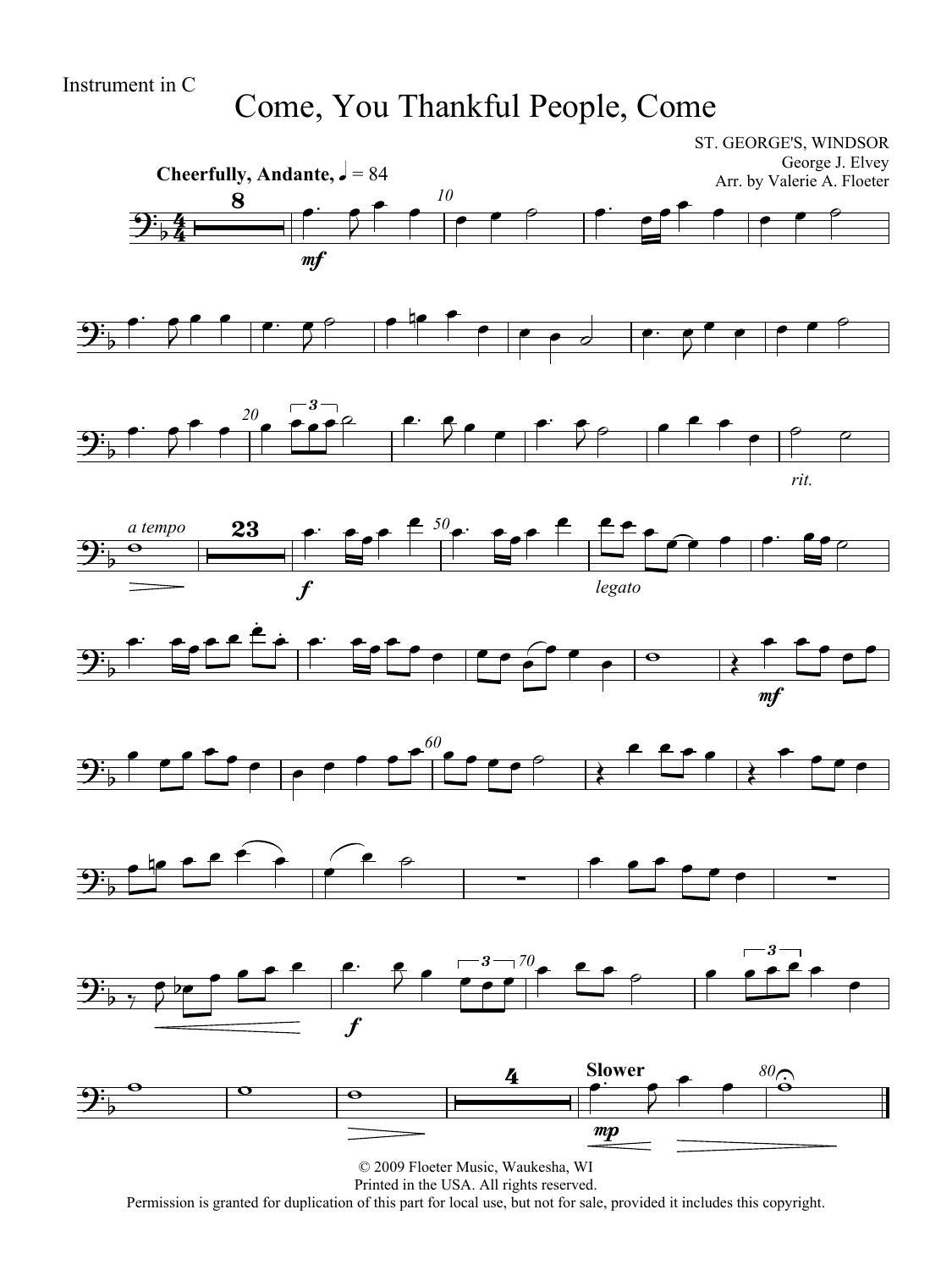#### How Firm a Foundation

FOUNDATION Traditional American melody Arr. by Valerie A. Floeter















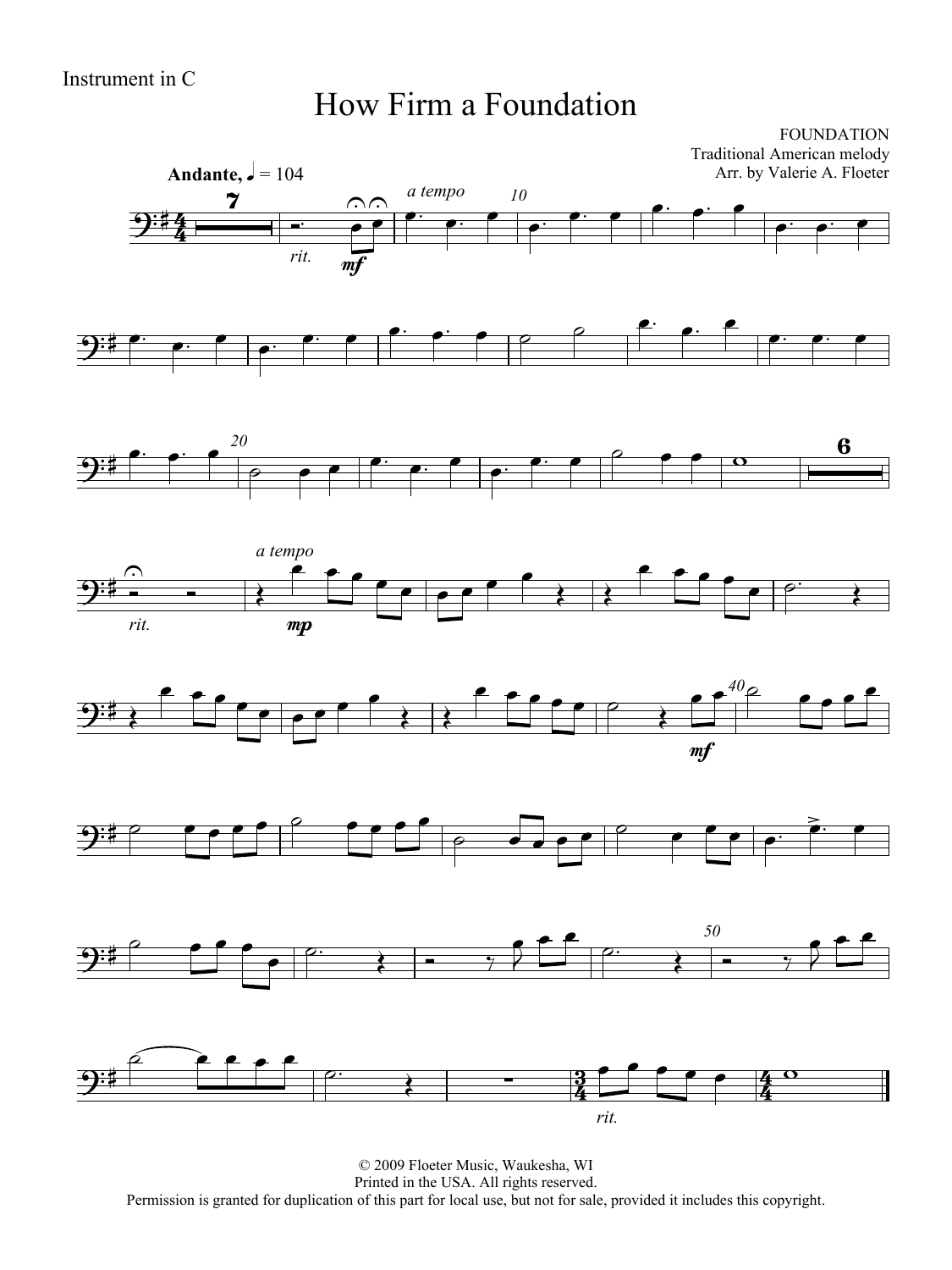#### Hark! The Herald Angels Sing

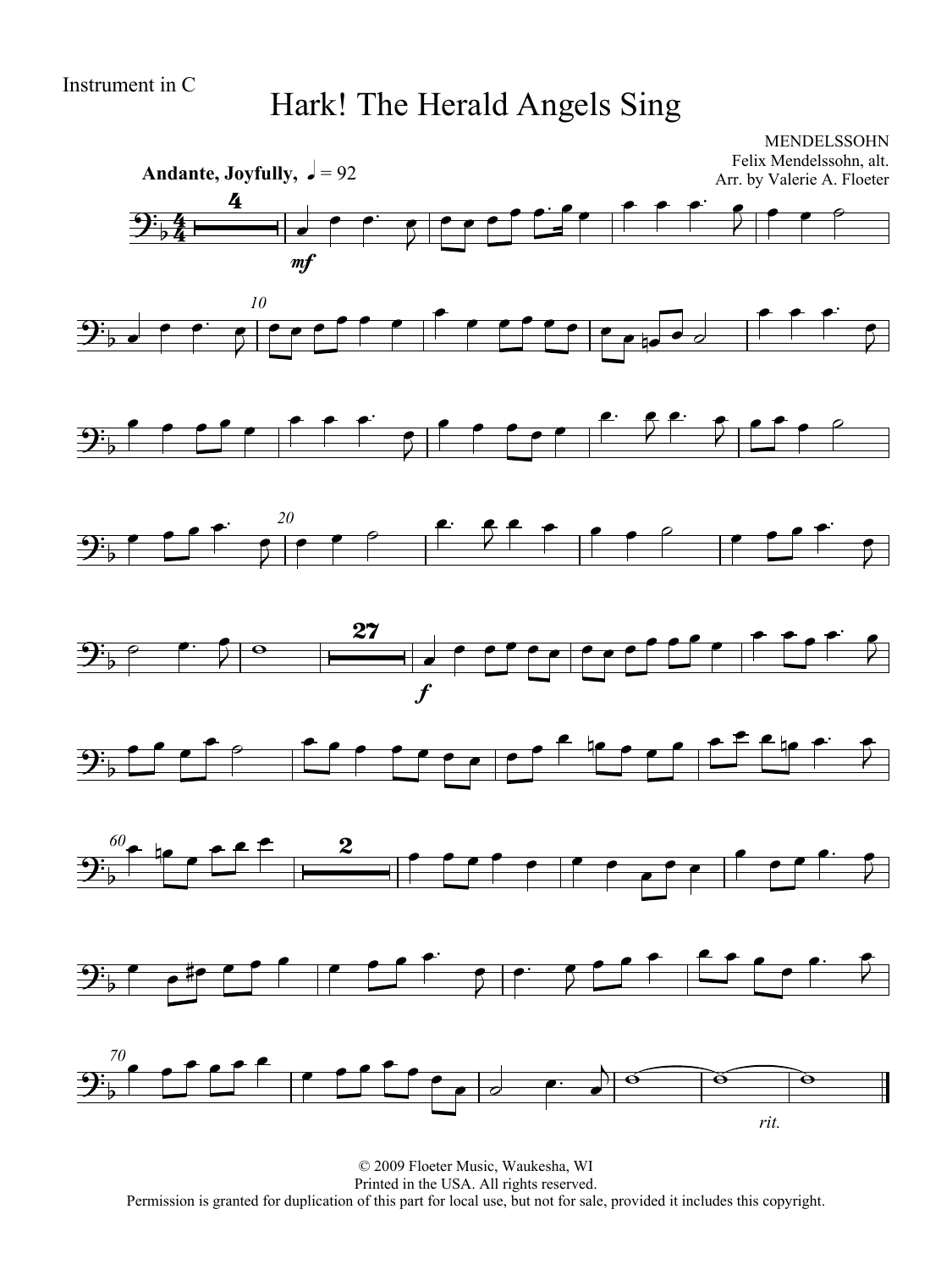### Instrument in C Jesus Came, the Heavens Adoring



Permission is granted for duplication of this part for local use, but not for sale, provided it includes this copyright.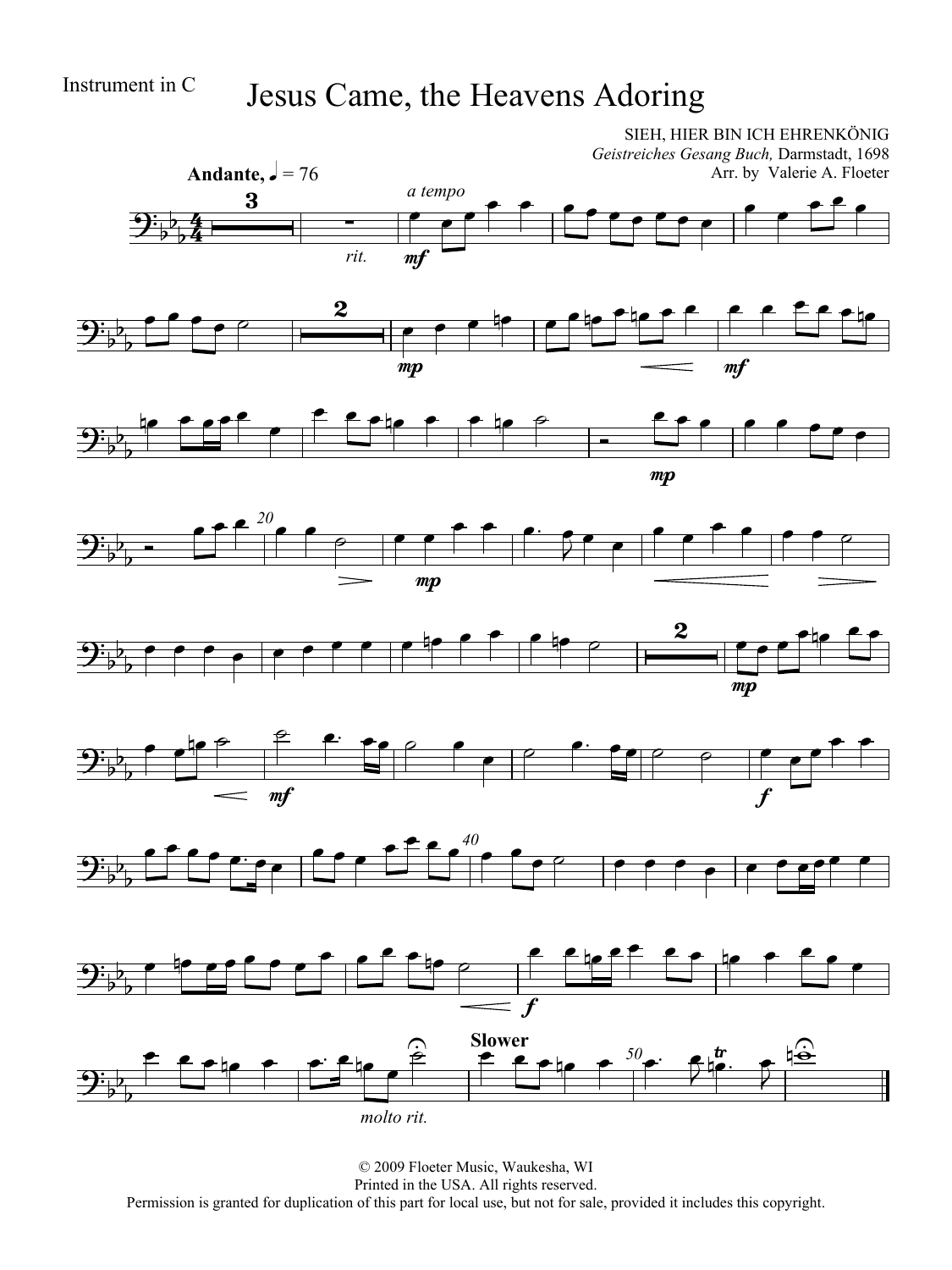My Maker, Be With Me

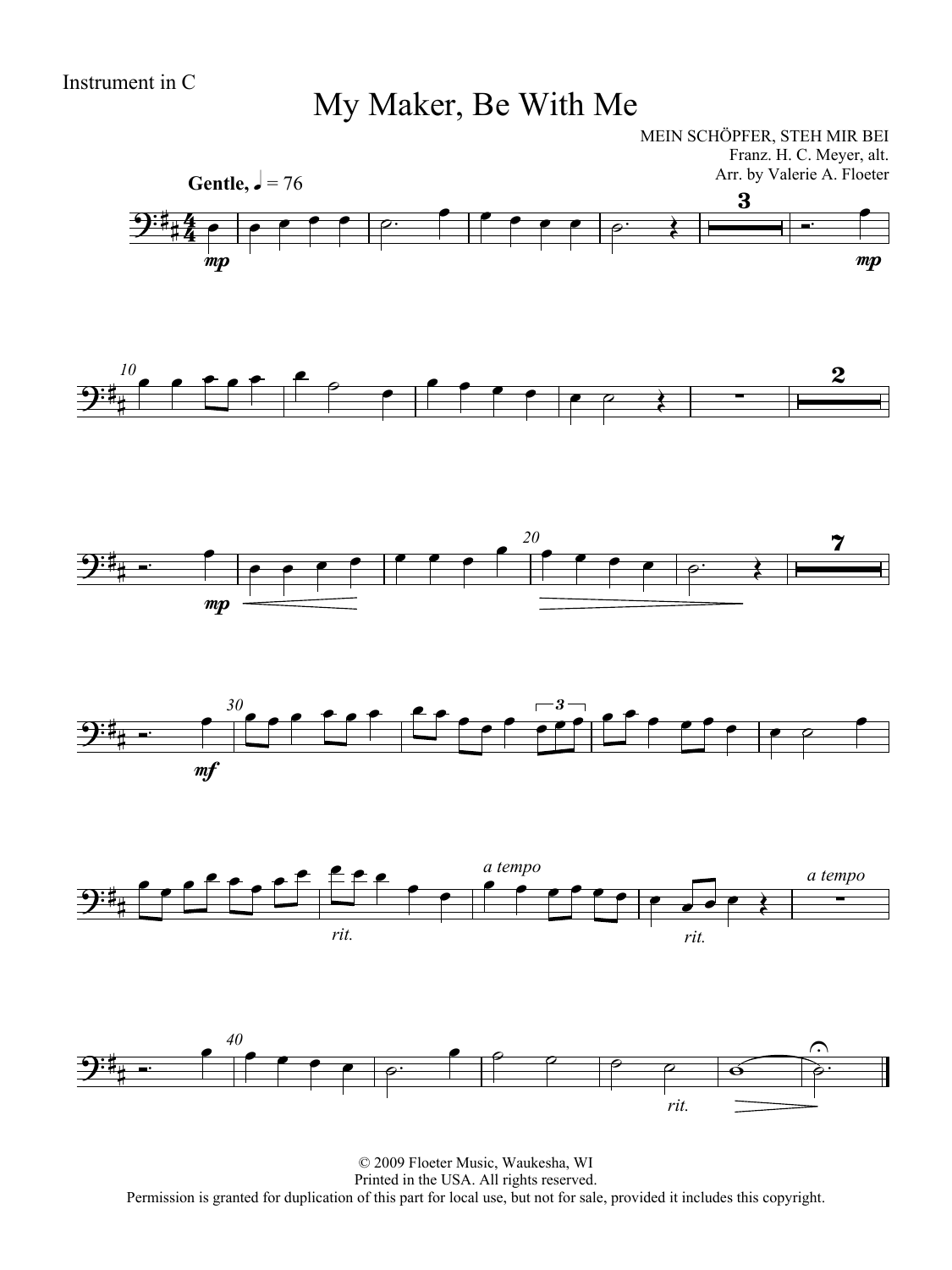#### Not All the Blood of Beasts

**SOUTHWELL** William Daman Arr. by Valerie A. Floeter















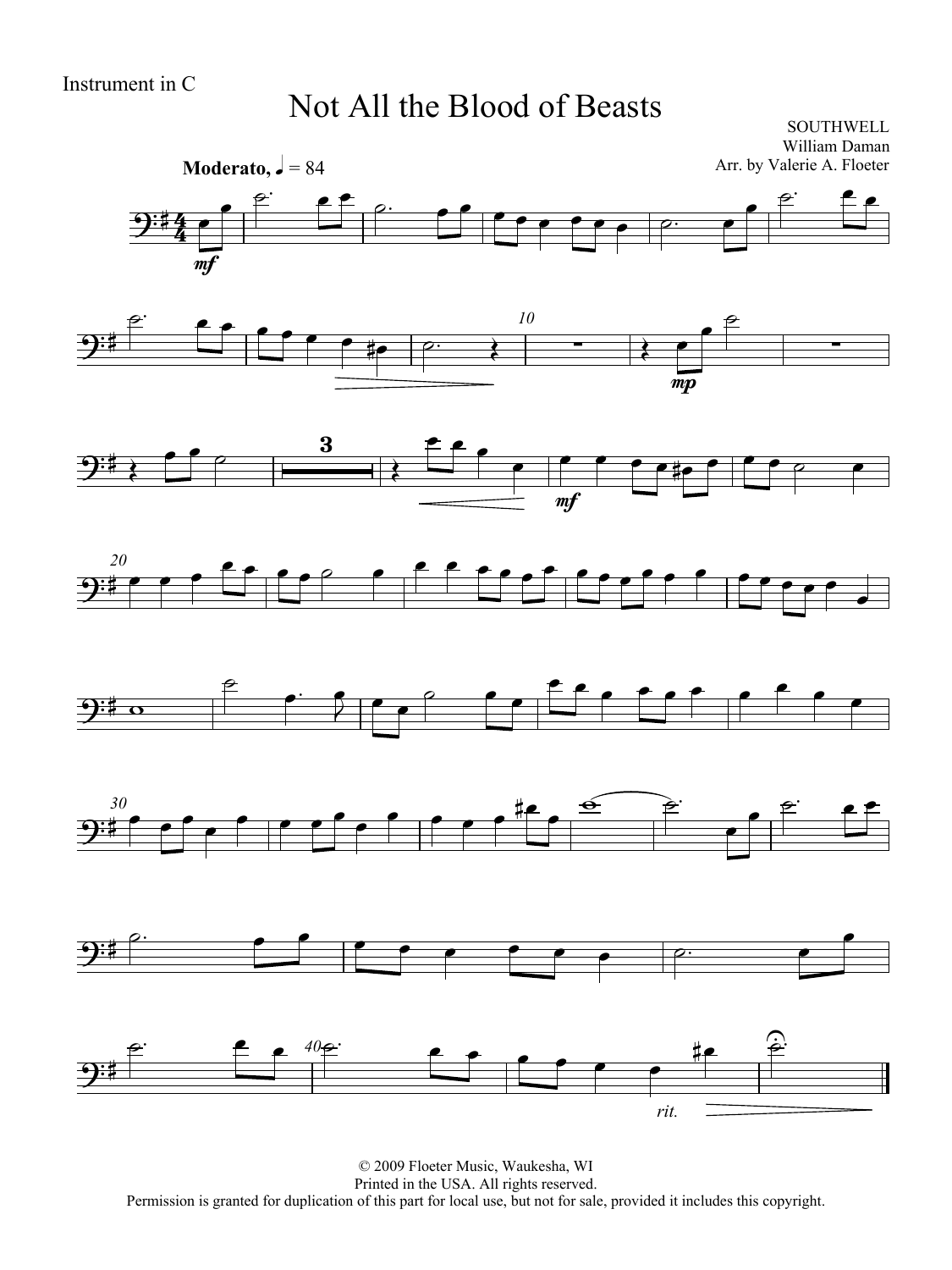Instrument in C

# Come, Your Hearts and Voices Raising

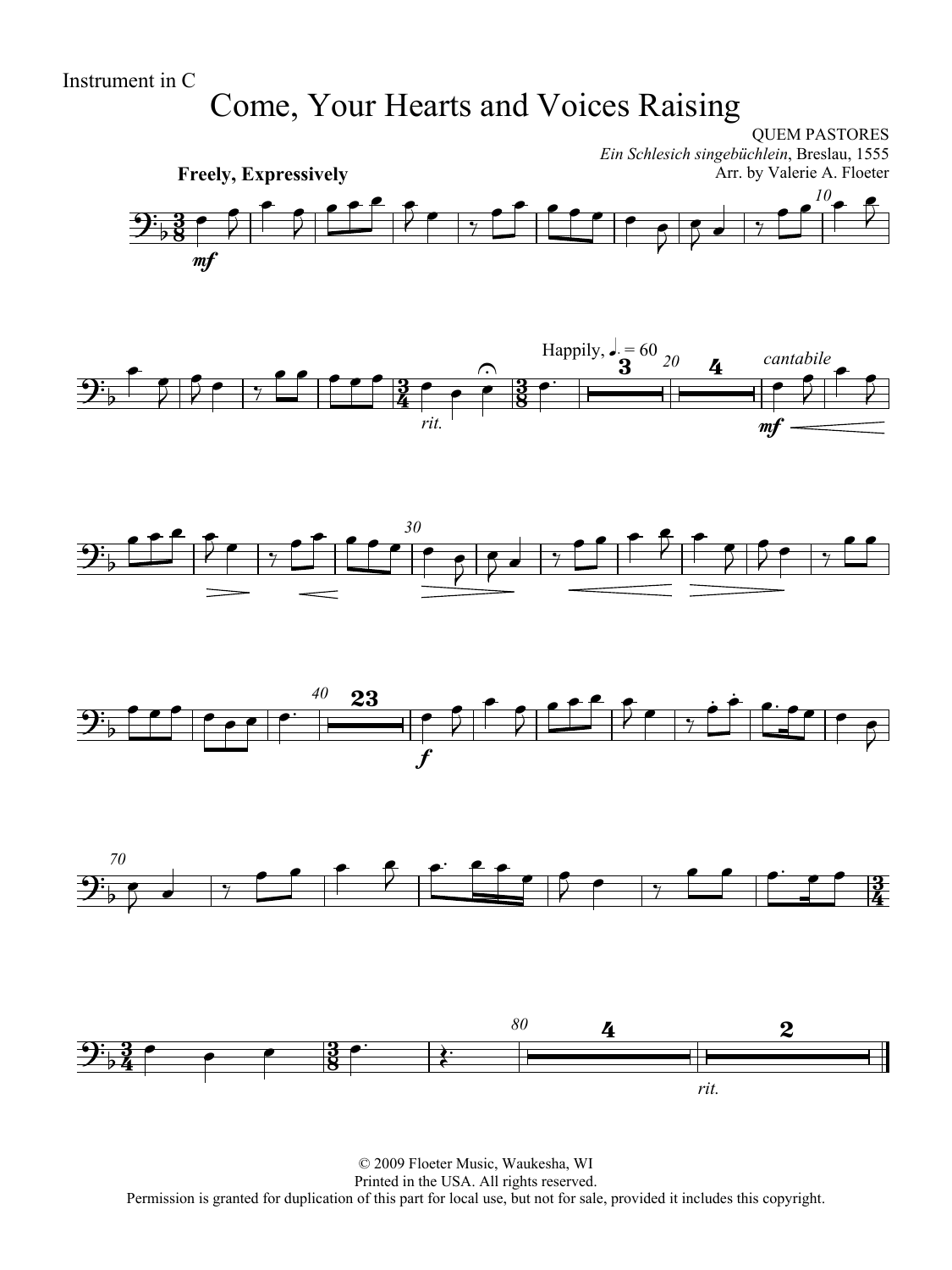### Instrument in C The People that in Darkness Sat

LOBT GOTT, IHR CHRISTEN Nikolaus Herman Arr. by Valerie A. Floeter